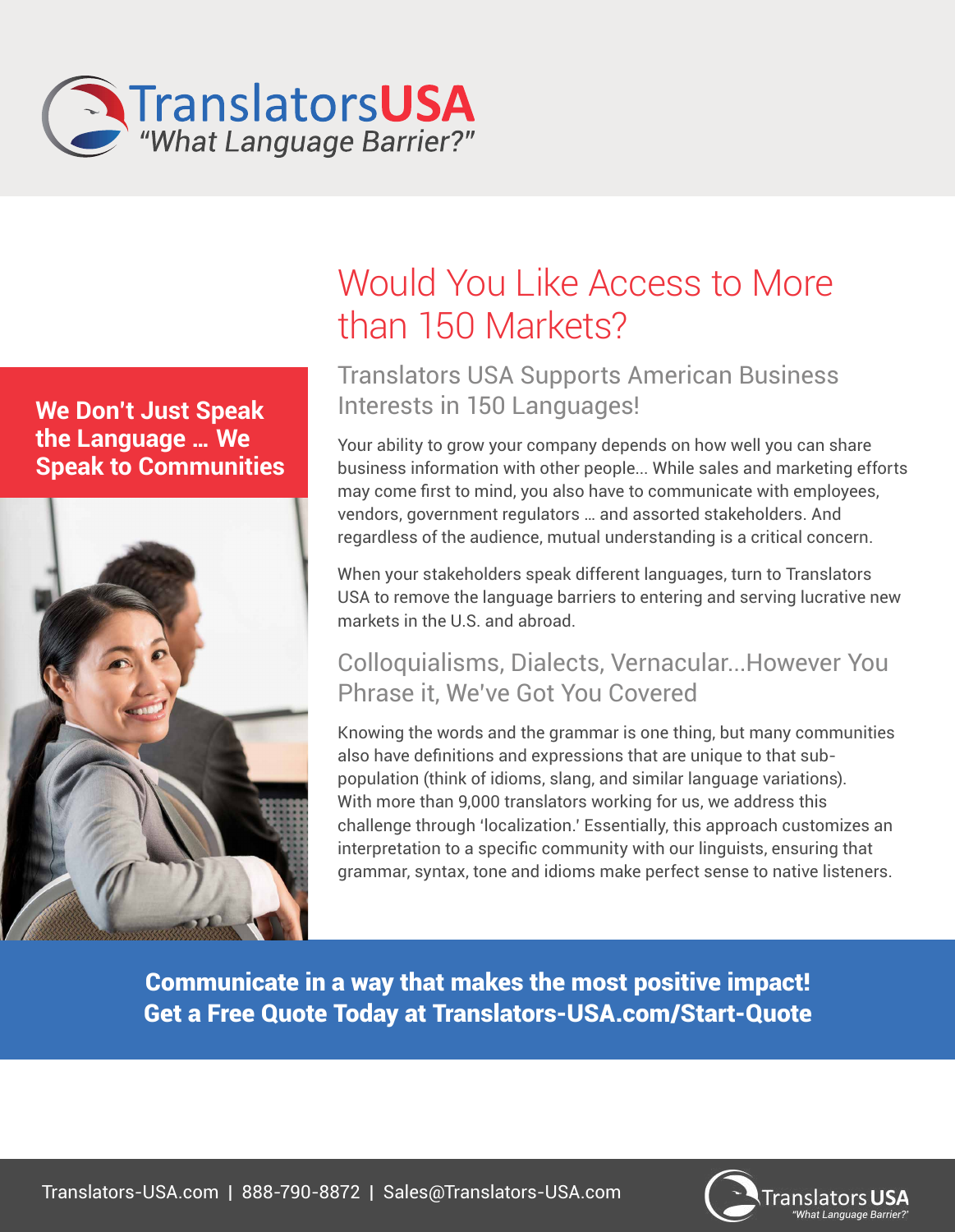

### We're America's Best Language Services Provider

Whether your goal is to increase your company's presence with non-English speakers here in the U.S., or to conduct business in foreign countries, Translators USA has the full range of translation and interpretation services you need to be successful. Let us draw upon our database of 9,000 skilled linguists—fluent communicators in more than 150 languages—to provide your business with:



#### Document Translations

Certified translations of technical, legal, medical, internet, and marketing documents for corporations, government agencies and departments, SMBs, technical organizations, advertising agencies, and individuals



#### Interpreting Services

Consecutive, simultaneous and touring interpreters for conferences, conventions and meetings of all kinds across the United States, fully supported with cutting edge technologies like wifi-based audio broadcasting, headsets and receivers, and technician support



#### Transcription Services

Transcription of interviews, conferences, focus groups, teleconferences, dictation, seminars, meetings, lectures and more into your preferred format on a one-time or on-going basis



#### Telephone Interpretation

Delivering on-demand access (24/7) to a telephone interpreter on your own conference line; just dial the language required and one of our interpreters will facilitate a conversation with the Limited English-Proficient (LEP) party with whom you wish to speak



#### Proof-reading

Professional proof-reading services for business and personal documents, academic papers, legal documents, technical documents, articles, marketing materials and more—each carefully checked for clarity and accuracy of grammar, spelling, punctuation, and style.



#### Voiceovers & Subtitles

Supporting Audio Video requirements for foreign language speakers with professionally translated content and highest-quality voice talent

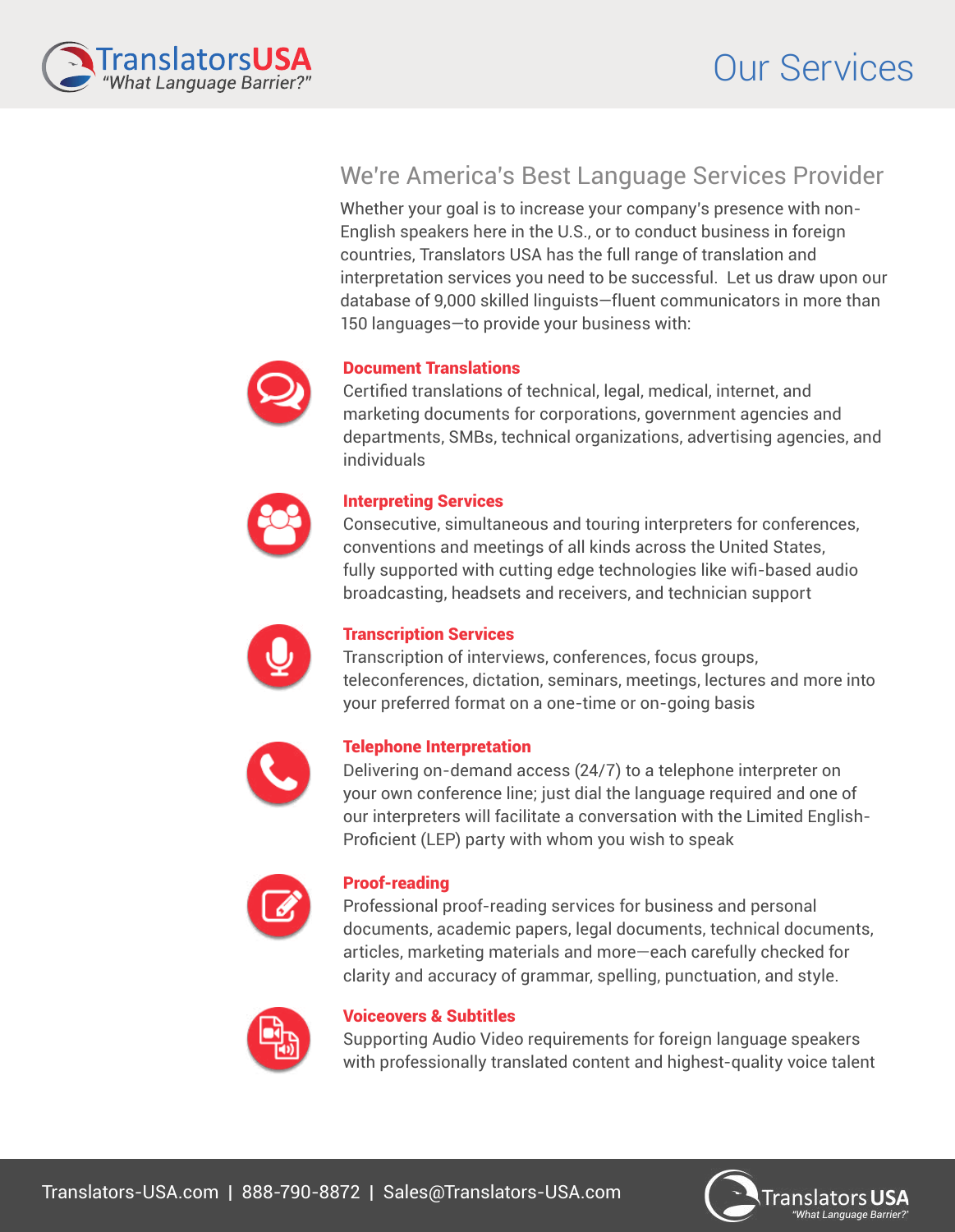## Our Services





## We're Specialists in Your Industry

While we have the resources, talent and skill to meet the translation needs of just about any type of business, we do have our specialties—easily matching translators with professional experience and/or advanced degrees and certifications to clients in these industries:

- **Legal** Accurate translation of the most complex information by legal professionals
- **Financial** Skilled linguists who speak the language of finance
- **Professional Services** Dentists, CPAs, architects, and practically all others
- **Manufacturing** Experts in employee productivity, logistics and a wide range of business efficiency systems
- **Local government** Diverse communications for increasingly diverse populations
- **Technology** Clarity in schematics, blueprints or manuals for engineers and technicians
- **Healthcare** Physicians and nurses with expertise in clinical research, hospital administration, insurance, medical devices, nursing, physician practices and more
- **Pharmaceuticals** Especially the terminology and business practices associated with research and development, marketing and reporting

**Let us empower you to precisely communicate just the information you need to convey.**